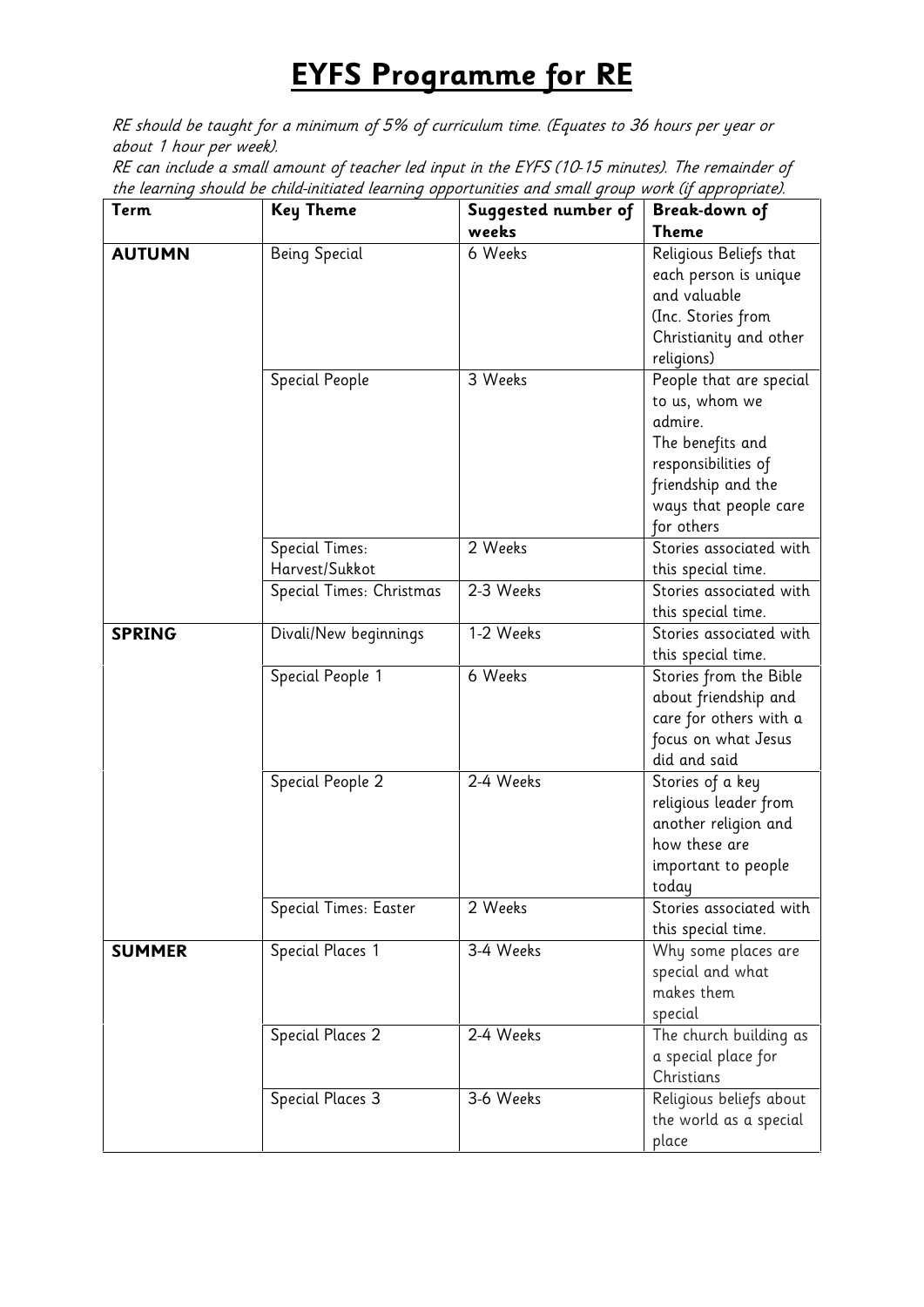## **KS1 Programme for RE**

*RE should be taught for a minimum of 5% of curriculum time. (Equates to 36 hours per year or about 1 hour per week).*

*RE can include a small amount of teacher led input in the EYFS (10-15 minutes). The remainder of the learning should be practical supported by small group work. Opportunities for RE can also feature in children's learning through play.*

| <b>Term</b>   | <b>Key Theme</b>                                                                                                               | Suggested number of<br>weeks | <b>Key Questions</b>                                                                      |
|---------------|--------------------------------------------------------------------------------------------------------------------------------|------------------------------|-------------------------------------------------------------------------------------------|
| <b>AUTUMN</b> | Believing: what people<br>believe about God,<br>humanity and the natural<br>world                                              | 3-5 weeks                    | What do creation<br>stories teach about<br>God?                                           |
|               | Story: how and why<br>some stories are sacred<br>and important in religion.                                                    | 3-4 Weeks                    | Why are holy books<br>special?                                                            |
|               | <b>Celebrations:</b> how and<br>why celebrations are<br>important in religion.                                                 | 2-3 Weeks                    | Why is Christmas<br>special for believers?                                                |
| <b>SPRING</b> | Symbols: how and why<br>symbols express religious<br>meanings.                                                                 | 3 Weeks                      | Why and how do<br>special places and<br>symbols help people<br>show what they<br>believe? |
|               | Myself: who I am and<br>my uniqueness as a<br>person in a family and<br>community.                                             | 3 Weeks                      | Why should we care<br>for others?                                                         |
|               | Story: how and why<br>some stories are sacred<br>and important in religion.                                                    | 2-4 Weeks                    | Why are holy books<br>special?                                                            |
|               | Celebrations: how and<br>why celebrations are<br>important in religion.                                                        | 2 Weeks                      | Why is Easter special<br>for believers?                                                   |
| <b>SUMMER</b> | Belonging: where and<br>how people belong and<br>why belonging is<br>important.                                                | 4 Weeks                      | What does it mean to<br>belong to a faith<br>community?                                   |
|               | <b>Leaders and teachers:</b><br>figures who have an<br>influence of others locally,<br>nationally and globally in<br>religion. | 4 Weeks                      | Why are Jesus and<br>Moses important for<br>Christians and Jews?                          |
|               | Story: how and why<br>some stories are sacred<br>and important in religion.                                                    | 4 Weeks                      | Why are holy books<br>special?                                                            |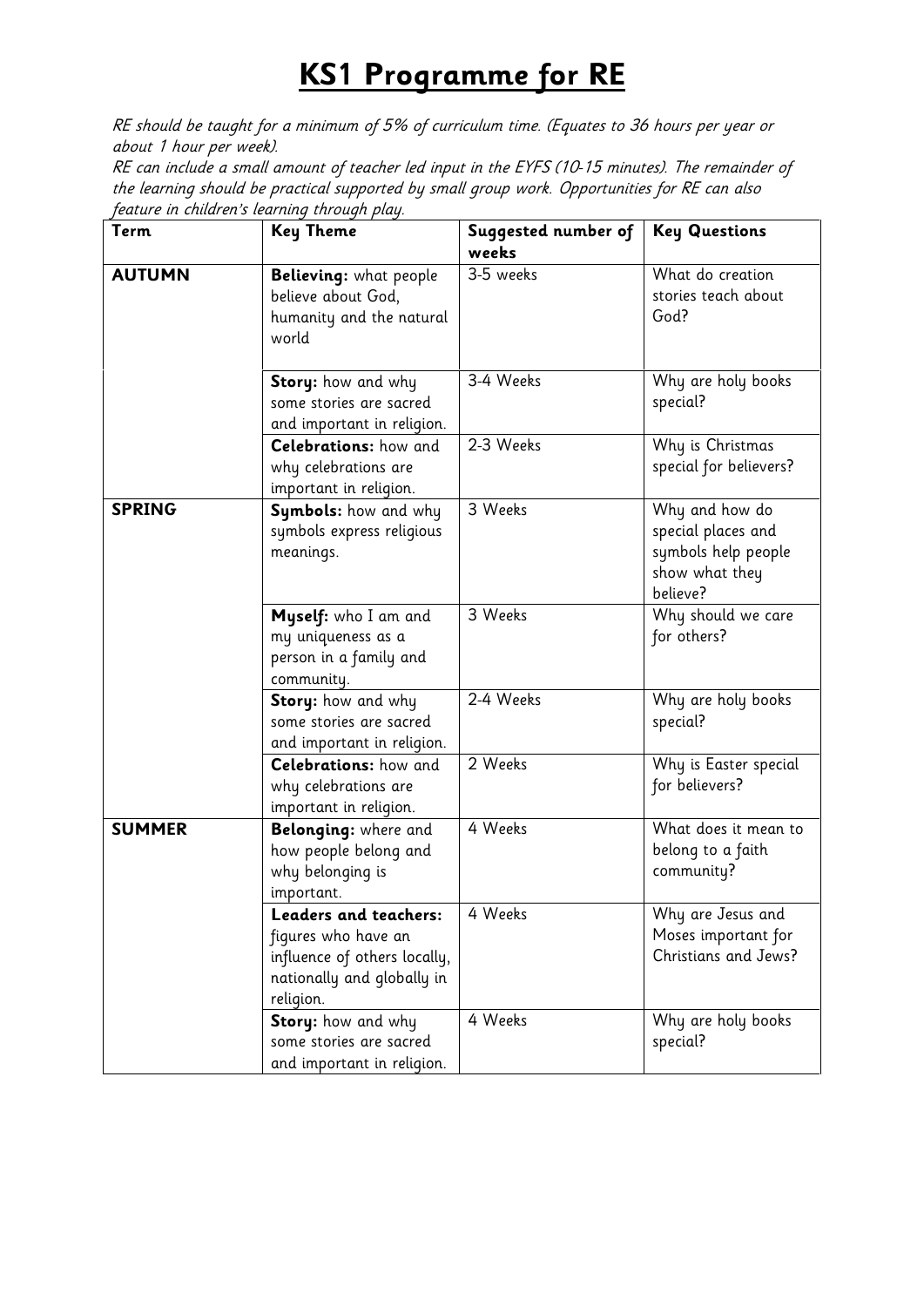## **KS2 Programme for RE**

*RE should be taught for a minimum of 5% of curriculum time. (Equates to 45 hours per year or about 1 hour per week). RE can be the sole focus of a session or as part of a wider theme or cross-curricular topic.*

| Year        | <b>Term</b>   | <b>Key Theme</b>                                                                                         | Focus Religion for each Class<br>(Ahlberg and Rowling Class should<br>compare and contrast Christianity with<br>their focus religion each theme) | Number of<br>weeks    | <b>Key Questions</b>                                                           |
|-------------|---------------|----------------------------------------------------------------------------------------------------------|--------------------------------------------------------------------------------------------------------------------------------------------------|-----------------------|--------------------------------------------------------------------------------|
|             | <b>AUTUMN</b> | Beliefs and questions: how people's<br>beliefs about God, the world and<br>others influence their lives; | Dahl: Christianity                                                                                                                               | 6-9 Weeks             | What is God like and how<br>does believing in God influence<br>people's lives? |
|             |               |                                                                                                          | Ahlberg: Hinduism                                                                                                                                |                       |                                                                                |
|             |               |                                                                                                          | <b>Rowling: Islam</b>                                                                                                                            |                       |                                                                                |
|             |               | Teachings and authority 1: what                                                                          | Dahl: The Bible                                                                                                                                  | 3-6 Weeks             | What makes some books                                                          |
|             |               | sacred texts and other sources say                                                                       | Ahlberg: Guru Granth Sahib                                                                                                                       |                       | sacred and what influence do                                                   |
|             |               | about God, the world and human life;                                                                     | Rowling: Qur'an                                                                                                                                  |                       | they have on believers' lives?                                                 |
| <b>YEAR</b> | <b>SPRING</b> | Teachings and authority 2: what                                                                          | Dahl: The Bible                                                                                                                                  | 3-6 Weeks             |                                                                                |
|             |               | sacred texts and other sources say<br>about God, the world and human life;                               | Ahlberg: Guru Granth Sahib                                                                                                                       |                       |                                                                                |
|             |               |                                                                                                          | Rowling: Qur'an                                                                                                                                  |                       |                                                                                |
|             |               | Worship, pilgrimage and sacred                                                                           | Dahl: Christianity                                                                                                                               | 6 Weeks<br>expressed? | What is worship and how is it                                                  |
|             |               | places 1: Where, how and why people                                                                      | Ahlberg: Hinduism Home and Mandir                                                                                                                |                       |                                                                                |
|             |               | worship, including at particular sites;                                                                  | Rowling: Islam: Home and Mosque                                                                                                                  |                       |                                                                                |
|             | <b>SUMMER</b> | Worship, pilgrimage and sacred                                                                           | Dahl: Christianity                                                                                                                               | 3 Weeks               |                                                                                |
|             |               | places 2: Where, how and why people                                                                      | Ahlberg: Hinduism Home and Mandir                                                                                                                |                       |                                                                                |
|             |               | worship, including at particular sites;                                                                  | Rowling: Islam: Home and Mosque                                                                                                                  |                       |                                                                                |
|             |               | The journey of life and death: why                                                                       | Dahl: Christianity                                                                                                                               | 6 Weeks               | Why do believers often see life                                                |
|             |               | some occasions are sacred to believers,                                                                  | Ahlberg: Hinduism (Sanatan Dharma)                                                                                                               |                       | as a journey and what                                                          |
|             |               | and what people think about life after<br>death;                                                         | Rowling: Skihism                                                                                                                                 | this?                 | significant experiences mark                                                   |
|             |               | Symbols and religious expression                                                                         | Dahl: Christianity                                                                                                                               | 3 Weeks               | How and why do people                                                          |
|             |               | 1: how religious<br>and spiritual ideas are expressed;                                                   | Ahlberg: Hinduism                                                                                                                                |                       | celebrate religious festivals?                                                 |
|             |               |                                                                                                          | <b>Rowling: Islam</b>                                                                                                                            |                       |                                                                                |